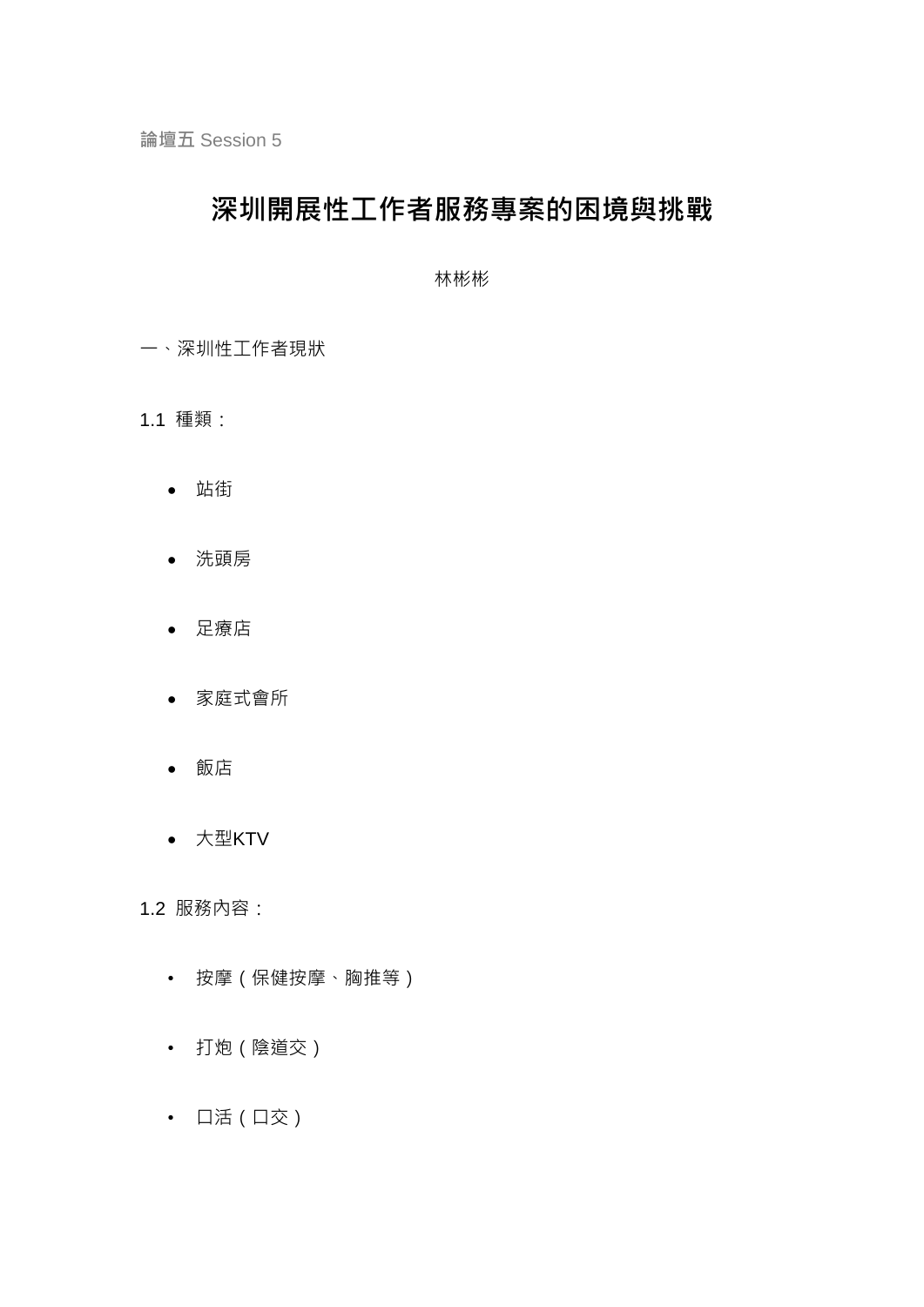- 打飛機(幫助客人手淫)
- 聊天
- 打啵(親吻)
- 坐台、出臺(KTV)
- 1.3、價格情況:
	- 服務價格大概分兩個檔次
	- 40、50、60元,一般站街價格,而在公園站街的只有10元、20元的服務
	- 100元—150元,家庭式會所、洗頭房的一般收費
- 1.4 拆賬情況: (拆賬是指姐姐的收入如何與老闆分成) 。大概有以下情況:
	- 洗頭房一般是三七分賬,老闆三成,姐姐七成。
	- 站街的按天(150元、300元)、周、月(3000元)交給老闆。
	- 按摩足療店一般按摩是跟老闆對半分。
- 1.5 深圳姐姐的特點:流動性大;兼職姐姐多;片區保護嚴重。
- 1.6 深圳姐姐的困難:嚴打;遭遇暴力;看病難。

二、深圳專案情況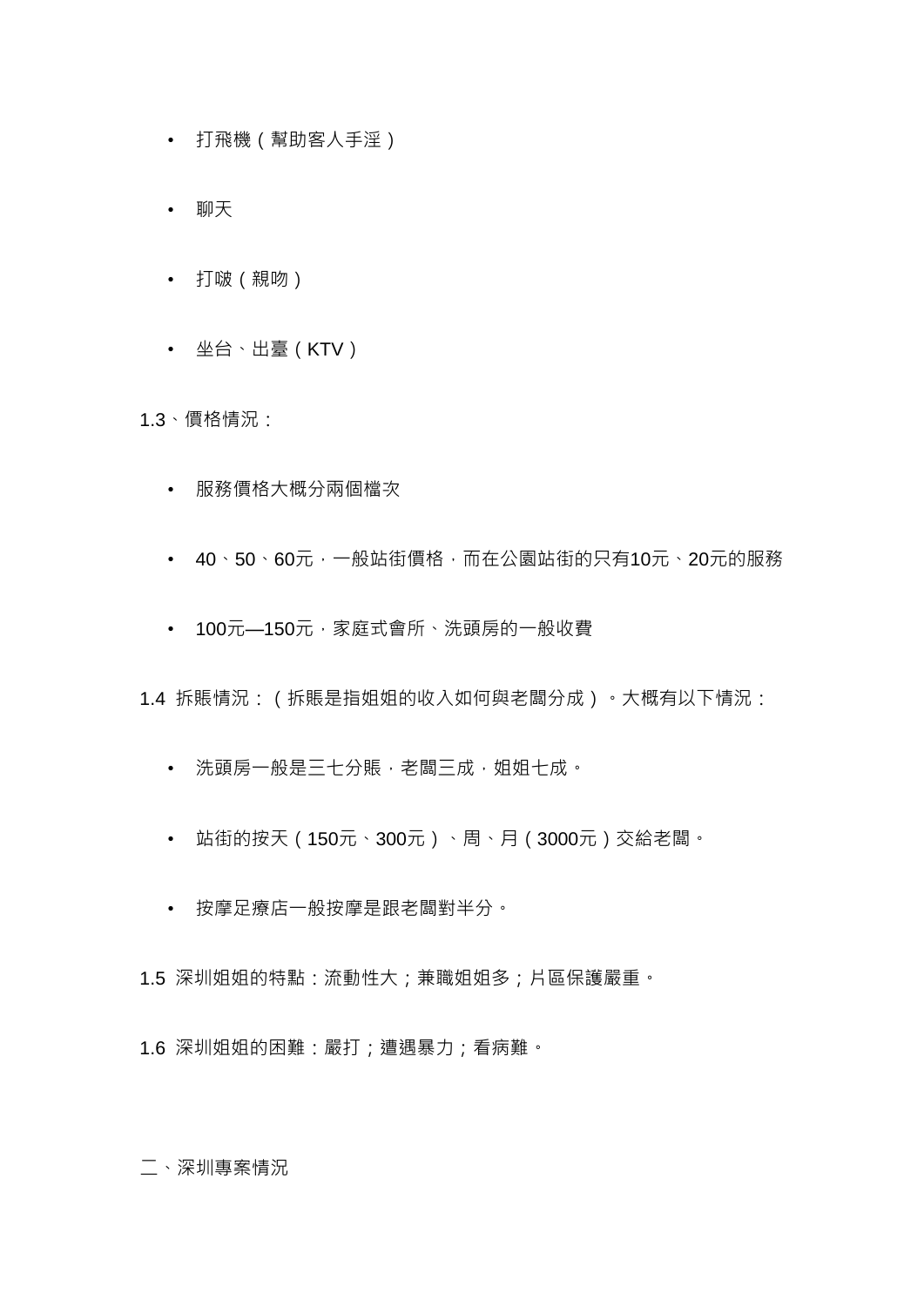深圳中心的專案從2011年7月開始,一直延續到現在。

3年的專案一共分為2個部分,一部分是針對姐姐的項目,減少暴力傷害、健 康醫療支援以及給出國的姐姐們提供海外諮詢支援;一部分是針對社會公眾的項 目,包括在社區和高校開展宣傳和招募實習生。

三、面對嚴打,到底我們能做什麼?

在中國,賣淫嫖娼屬於違法行為,嚴打也成為了姐姐日常生活的家常便飯。 最近的一次嚴打,開始於東莞的掃黃行動,然而,這一連帶的行動,像一陣風一 般吹到全國各地,也免不了深圳的姐姐受到牽連。面對強大的嚴打,機構很難發 揮作用,甚至影響到機構日常的服務工作。

四、長期下去,做這樣專案的目的是什麼?如何評估每一年的工作成效?

由於機構是以專案的方式來承接基金會的資助,即使有長期的目標,然而, 也面臨基金會不會一直支持的困境。在每一年的專案評估中,機構以與姐姐之間 的互動、接觸的個案、姐姐對機構活動的參與度為標準來進行自我審核。

五、我們面臨的困難有哪些?

(**5.1**)關係難建立**——**流動性大;嚴打見不到人;運營方式隱蔽。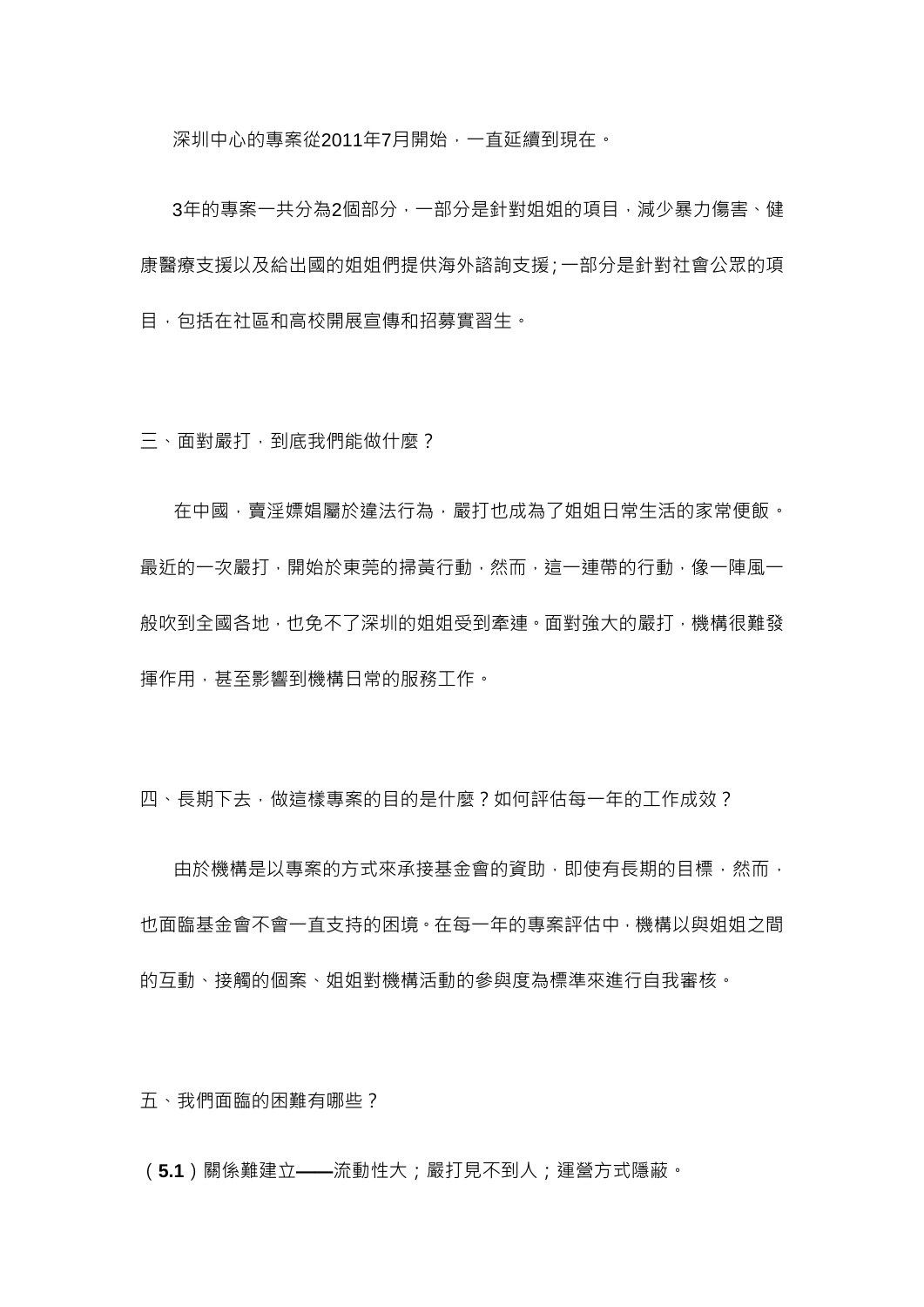女性性工作者工作比較隱蔽,與她們接觸並且建立關係本身就有些困難,而 深圳有自己的特點,在關係建立方面更加困難。

首先,深圳的女性女性性工作者流動性很大。深圳是一個"移民"城市,外來 人口佔據城市人口的大部分,這裡從業的女性性工作者來自五湖四海,每天都有 人來到深圳,也不斷有人離開。重要的一種流動是境内外的流動,她們中很大一 部分人是把深圳當作一個跳板,出境去香港、澳門、馬來西亞、新加坡等地方工 作;其次就是國內城市間的流動;最後就是在深圳本地不同片區間的流動,如此大 的流動性,致使機構在與女性性工作者建立關係的問題上受到很大的挑戰。

其次,嚴打頻繁,見不到人。全中國針對女性性工作者的嚴打從來不間斷, 各種節假日、重大會議、重要活動期間都會有嚴打,深圳也不例外。嚴打的時候, 很難見到女性性工作者,有的是因為太嚴不敢來上班了,有的是躲在房間裡通過 電話聯繫做熟客的生意,開店經營的老闆把店面關了,自己在外面拉客然後再帶 到炮房讓客人挑選。因而,工作人員時常遭遇外展見不到人的情況,加上老闆的 謹慎,直接服務女性性工作者更重要的是機遇和耐性。雖然如此,部分熟悉的老 闆亦能將資料、小禮品等帶給在房間裡等客的女性性工作者,這對於機構來說, 也是莫大的安慰。

第三,運營方式多樣,甚至隱蔽。深圳性行業的運營方式多種多樣,僅低收 入女性性工作者群體就有傳統的站街、髮廊、休閒中心、KTV,另外還有以飯店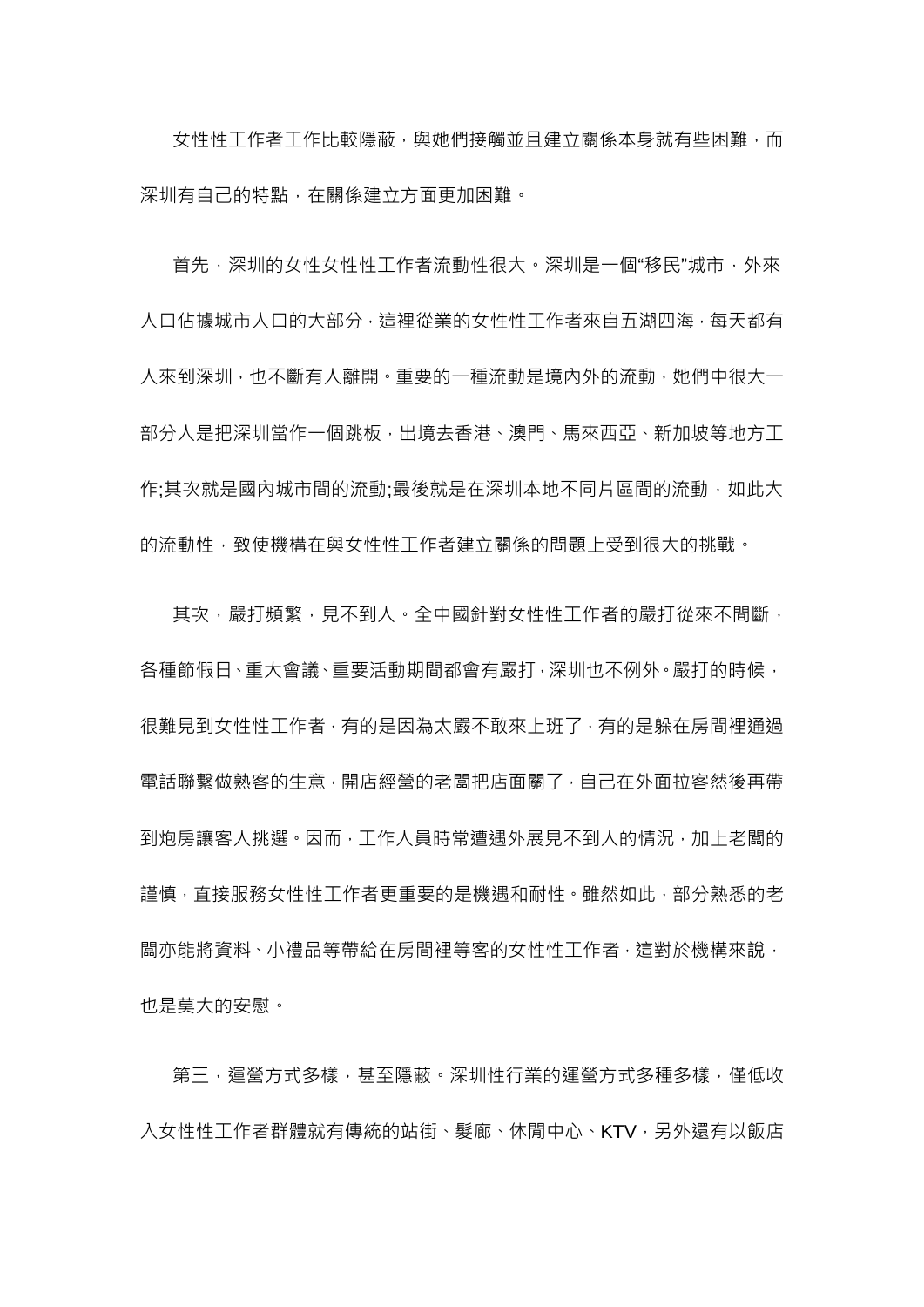形式經營,一樓是飯店,女性性工作者陪客人吃飯喝酒,二樓則為KTV包廂。新 型的模式是家庭式會所,一個老闆租一個套房,兩室或者三室,內有三五個女性 性工作者,老闆在樓下拉客或電話聯繫客人,女性性工作者等在樓上,客人上去 選台。在這種會所上班的女性性工作者,有一部分是兼職的,白天做小白領或者 工廠工人等,晚上來做兼職,也有些是週末過來做兼職。這些女性性工作者除了 客人和老闆之外,不想在上班的地方見到任何陌生人,因為她們不想讓別人知道 自己來做兼職女性性工作者,所以對工作人員來說接觸這樣場所的女性性工作者 更是難上加難。

(**5.2**)機構身份尷尬**——**工商註冊,取得民辦非企業或者社會團體的資格很難。

目前深圳半枝蓮只是完成了工商註冊,由於機構是非營利的組織,沒有任何 收入,在報稅上亦是事實就是,沒有盈利,但若在某一天被工商部門審查到時, 極有可能面臨被取消工商註冊的資格,若這一天發生,不僅僅對於機構,對於工 作人員而言,也將面臨無法繳納任何社會保險的困境。

在種種生存的困境之下,機構一直在努力爭取民辦非企業單位或者社會團體 的註冊資格,但民非註冊規定需要一個業務主管單位,政府某個部門允許機構掛 靠在其名下,由其負責管理,讓機構幾乎看不到前景。然而,2013年年初機構 也得到一個好消息,深圳市坪山新區正在大力推行社會工作服務,據瞭解註冊條 件相對寬鬆,機構也將再次去嘗試註冊。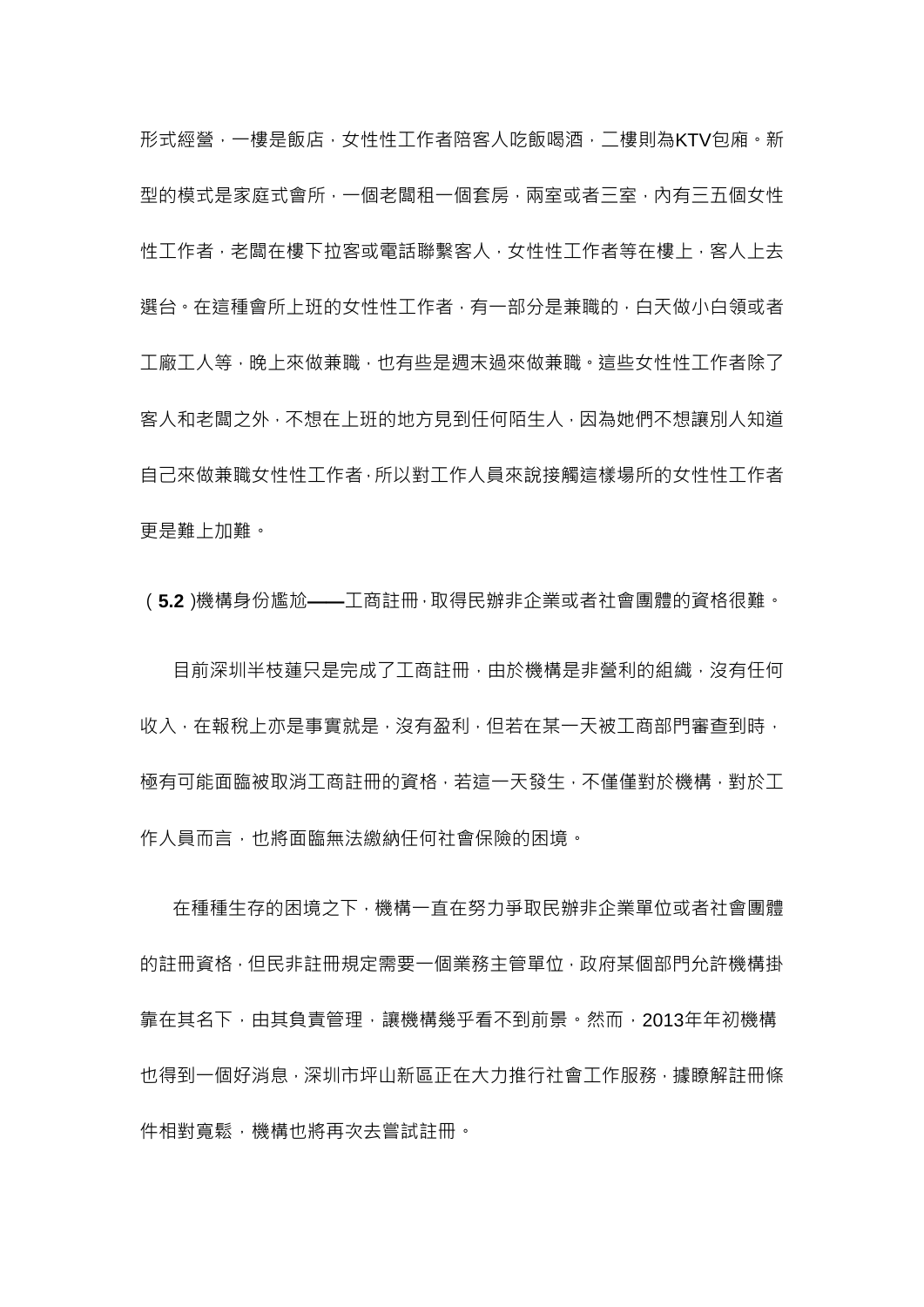(**5.3**)資源有限。

深圳半枝蓮目前為女性性工作者提供免費的子宮頸癌篩查,這項服務能夠開 展主要依靠了香港紫藤的幫助,她們提供了宮頸癌的免費化驗和一名醫生義工, 義工定期來深圳為女性性工作者檢查宮頸。雖然得到了香港紫藤的幫助,但是紫 藤的資源也有限,中心還是需要在深圳本地找到資源才能使這項服務能夠長期開 展,但是,機構在深圳沒有醫療方面的熟人,至今還是沒能找到合適的資源,所 以只能暫時依靠紫藤的幫助。

另外一方面,中心雖然已經與香港和澳門當地為女性性工作者提供服務的團 體取得了聯繫,使得三個地方團體相互之間有溝通,大家可以互通消息,同時還 能轉介個案到當地。但,近年女性性工作者去馬來西亞、新加坡、俄羅斯甚至德 國的人越發增多,但機構的資源有限,沒能與海外的團體有聯繫,致使無法給在 當地的華人女性性工作者提供更直接便利的服務。

(**5.4**)公眾宣導艱難。

機構努力抓住各種機會進行公眾宣導,希望能為女性性工作者除污名,消除 公眾對女性性工作者的歧視,在社區開展性病、生殖健康知識的普及就是其中一 種方式。減少公眾對性病的歧視,也是間接減少女性性工作者就醫時被歧視。

雖然機構目前與一個社工機構取得了聯繫,也開展了兩場社區活動,主要是 性病、牛殖健康方面知識的普及,但由於機構並非民政註冊系統的社工機構或民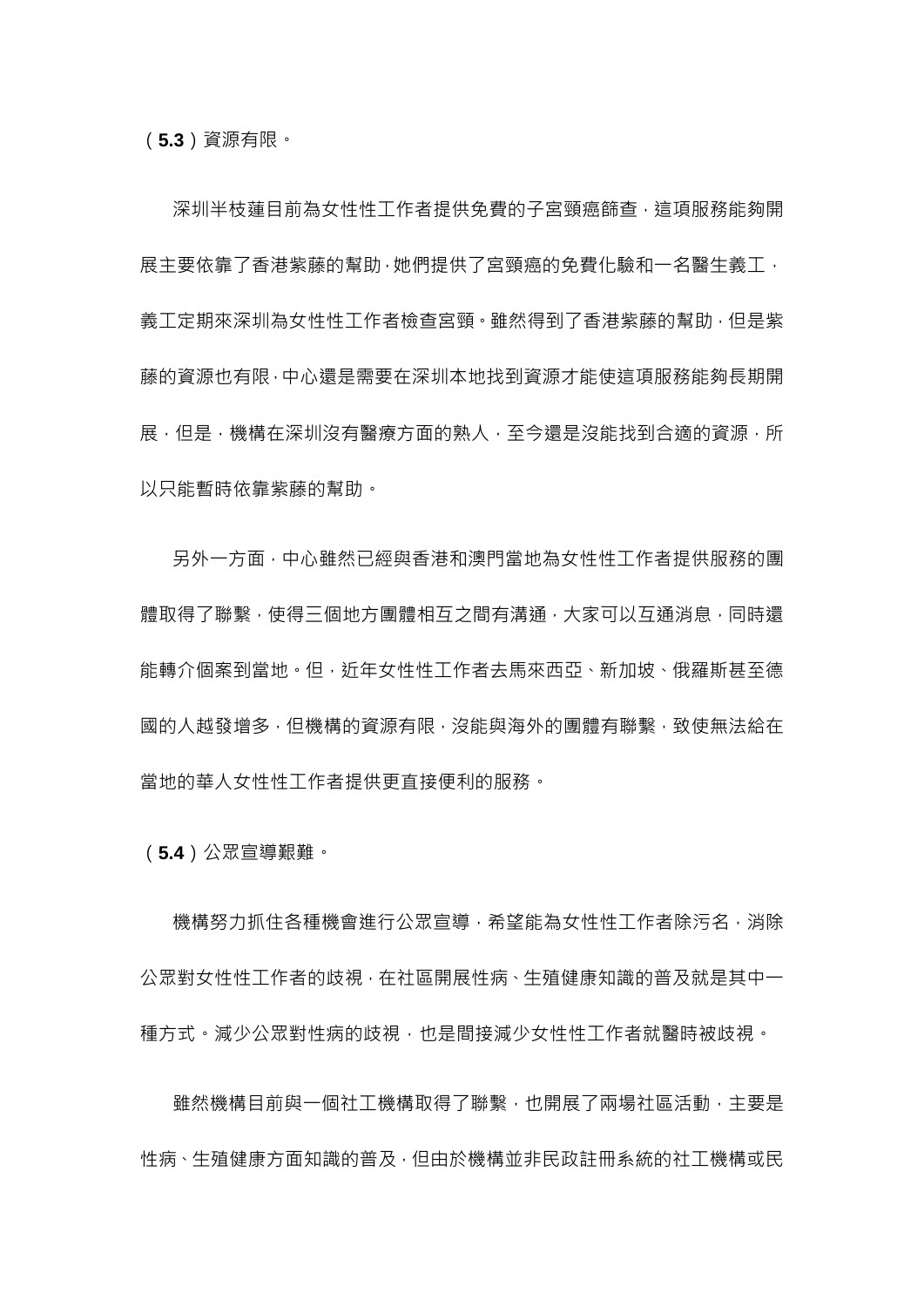非組織,當工作人員直接去社區聯繫時,常被懷疑是騙子,懷疑活動的目的是宣 傳推銷等。事實上,中心嘗試去聯繫社區工作站時,也的確遇到了這樣的事情。 中心想要獨立在社區開展服務是比較困難的,還是需要不斷尋找合作夥伴。

(**5.5**)資金有限**——**服務的持續性難以保證。

從2011年建立開始,中心就一直以專案的形式申請運作,但是,單一的資 金來源也給機構帶來了困惑,一旦基金會不再支持,整個機構很有可能面臨關閉。 機構也嘗試去找另外的資金支持,但相關女性性工作者服務的基金會支援系統並 不多,同時,國際上對中國防治愛滋病的支援項目也在大幅度減少,種種的挑戰, 使為女性性工作者提供服務的NGO的生存越來越困難,項目很難延續下去,而 進一步的發展就更是渺茫了。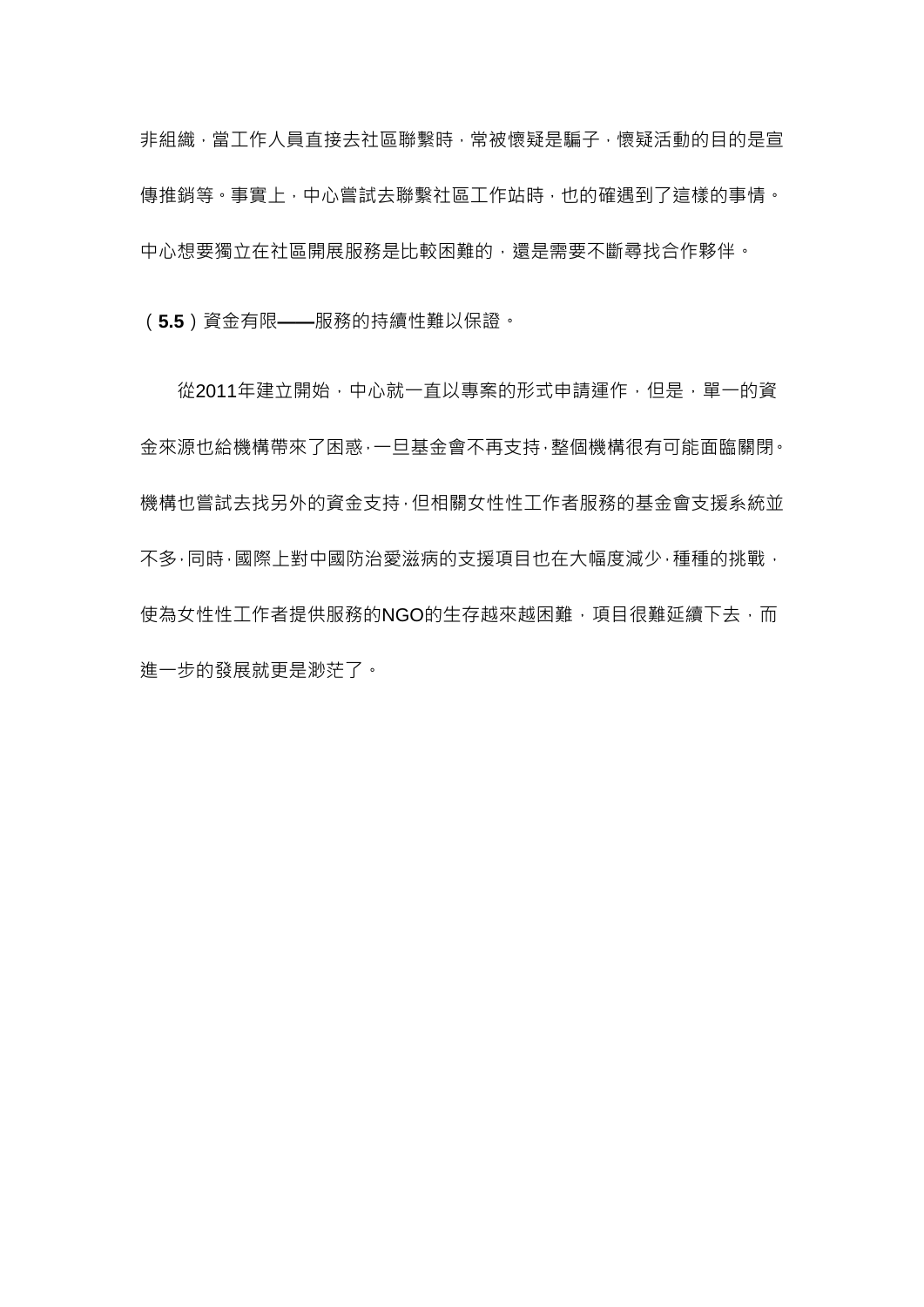論壇五 Session 5

## **The Problems and Challenges of Starting Sex Worker-oriented Service Projects in Shenzhen**

## LIN Binbin

## Translated by Sonia WONG Yuk Ying

### **1) The Present Situation of Sex Workers in Shenzhen**

- 1.1) Types and venues:
- **Street Prostitutes**
- Salons (hair-washing service)
- Foot massage shops and Massage parlors
- Family-style private clubs
- Hotels
- Large scale Karaoke lounges
- 1.2) Services:
- Massage (therapeutic massage treatments, massage with breasts, etc.)
- *Da-pao* (vaginal intercourse)
- Blow job
- Hand job
- Chatting
- Kissing

• *Zuo-tai*, *chu-tai* (Hostess drinking, singing, etc. with costumers at Karaoke lounges and clubs)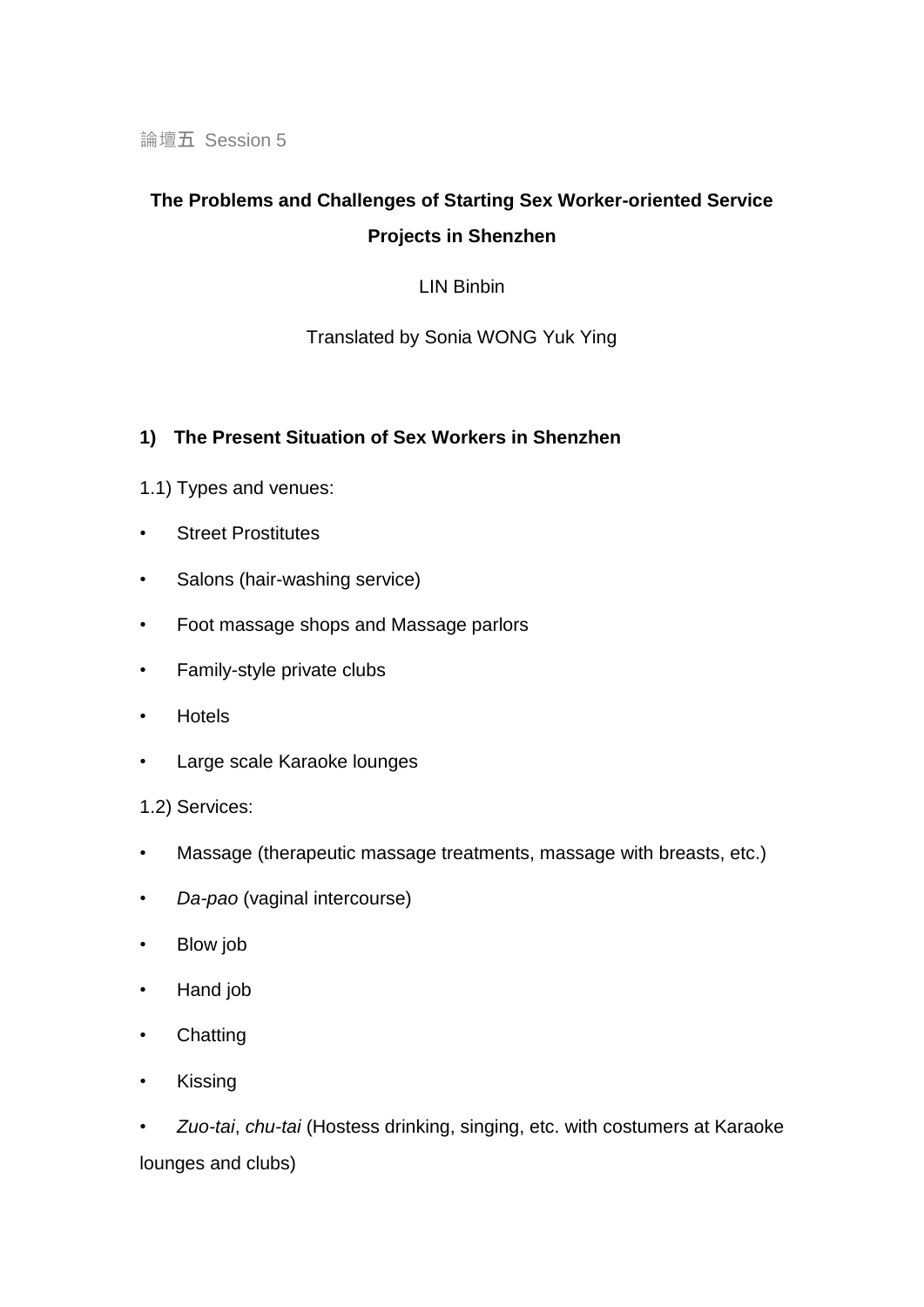1.3) Price:

- The price can be roughly divided by the "class / grade":
- The average price for service offered by street prostitutes ranges from RMB 40-60, while that of the street prostitutes working in parks goes even lower to RMB 10-20.
- For those working in salons and family-style private clubs, the average charge is RMB 100-150.
- 1.4) Income division (between the sex workers and the owner / employer):
- Salons: 30% to the boss, 70% to the sex worker
- Street prostitutes need to hand in a standard fee of RMB 150-300 (per day), per week, or RMB 3000 per month, to the boss
- Massage parlor or foot massage shops: For normal massage service, 50% to the boss, 50% to the sex worker
- 1.5) Features of Sex Workers in Shenzhen:
- High level of population mobility
- Large number of "part-time" or "freelance" sex workers
- 1.6) Problems faced by Sex Workers in Shenzhen:
- Frequent raiding by law-enforcement bodies
- Violent treatments
- Difficult access to proper medical service

### **2) The Situation of the Shenzhen Project**

The sex-worker-oriented project of the Shenzhen Information Centre was launched in July, 2011, and is still running.

The 3-year project is divided into 2 parts: the first is targeted at the sex workers: to reduce harm caused by various forms of violence, health and medical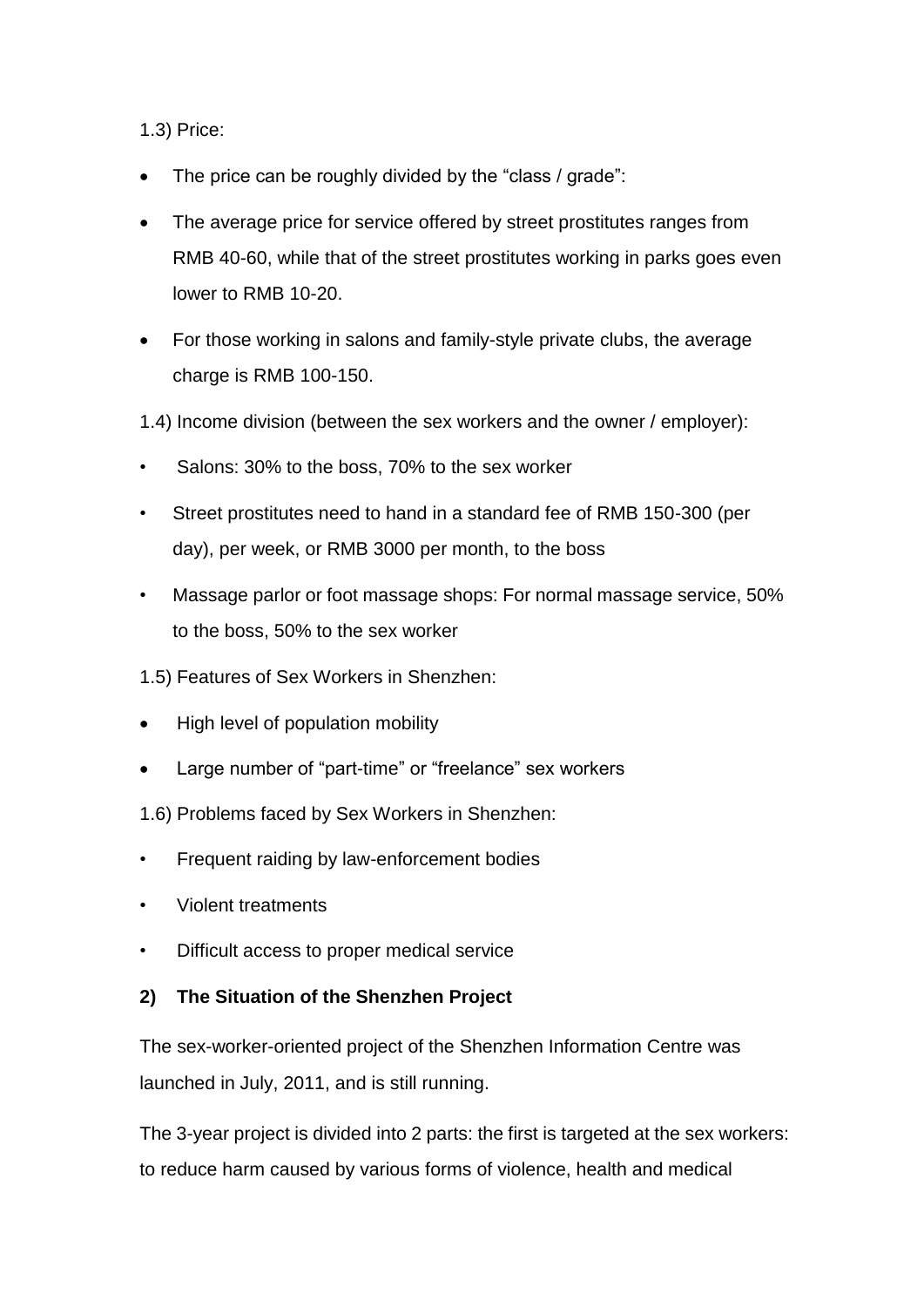support, and consultation service providing information and advices for sex workers aiming to go abroad; the second part of the project is targeted at the general public, including public education programs in communities and high schools, as well as recruitment of interns.

## **3) What can we do in the face of fierce governmental actions against prostitution?**

In China, both the selling and buying of sex are illegal, and government crackdown ("Yan-da") has become a matter-of-fact occupational hazard for the female sex workers. The recent large scale raiding started in Dongguan, and spread to the rest of the country, affecting, of course, the livelihoods of the sex workers in Shenzhen. In the face of such governmental actions against prostitution, it is difficult for any organization to help the sex workers or to improve the situation, since the daily operation of the organization is also affected.

## **4) What is the aim of these service projects in the long run? How do we evaluate our work year by year?**

Since our work is supported by different foundations by individual project grants, even though there are long-term goals, the actual services we are able to provide is still limited by the span of each grant. In the annual project evaluations, we measure the effectiveness of our work by 3 main criteria: the interaction between the organization and the sex workers, the number of cases we come into contact with, and the involvement and participation of the sex workers in the organization's activities.

### **5) What challenges do we face?**

5.1) The difficulties in building relationship: mobility of population; visibility; modes of business operation

Sex work is not a high profile business, the difficulties in contacting the sex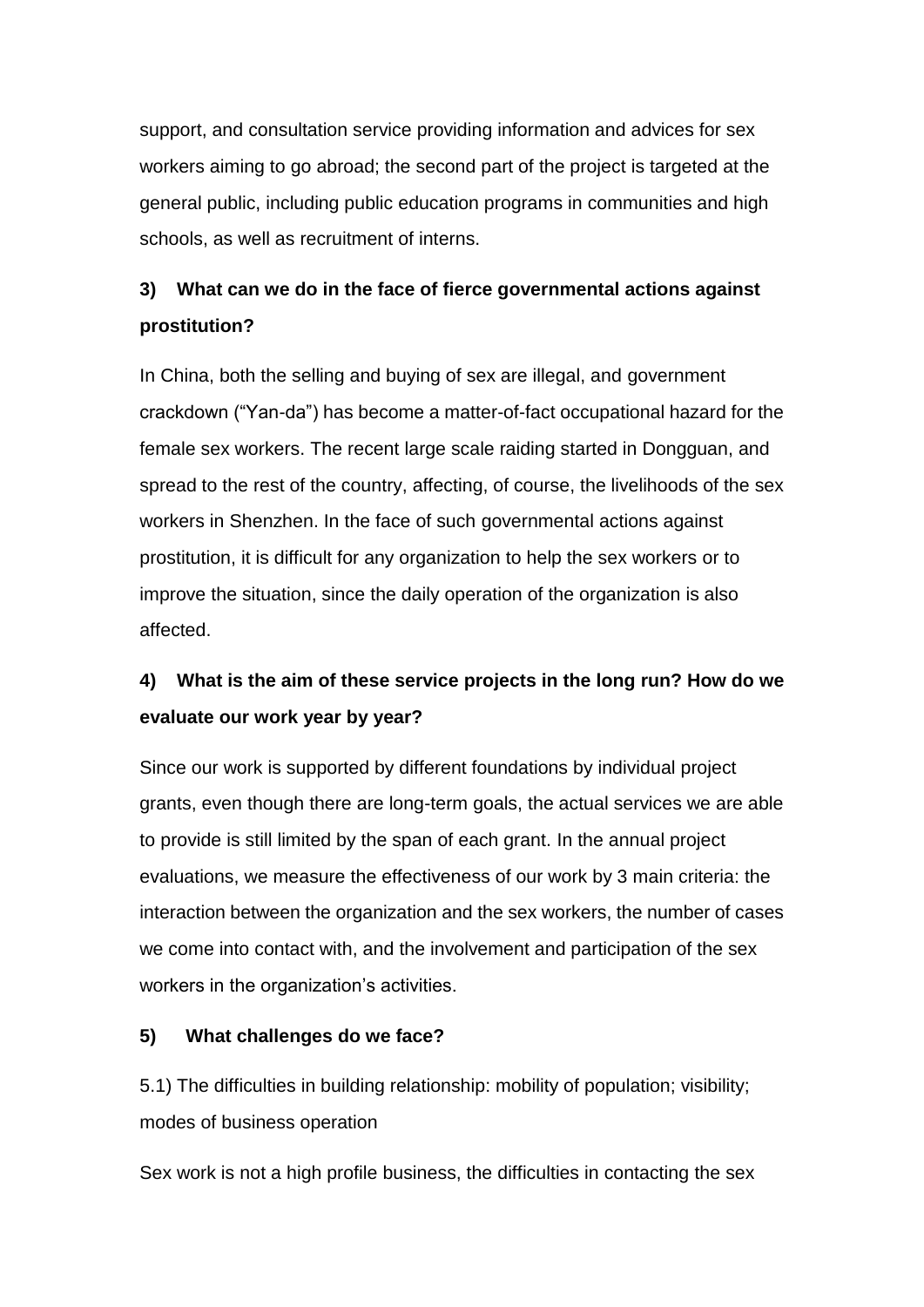workers and establishing a trusting relationship have always been major obstacles in our work. In the unique context of Shenzhen, these challenges are exemplified.

First of all, the working population of female sex workers in Shenzhen is highly mobile. A significant portion of the population of Shenzhen is made up of migrant workers; female sex workers in Shenzhen come from all parts of China (as well as from other countries), people come and go every day. Most of them see Shenzhen as a stepping-stone or a terminal for them to move on. There are 3 major modes of movement, first, moving beyond China, to nearby places such as Hong Kong, Macau, Malaysia, Singapore, etc.; second, moving within China, to other cities; third, intra-city movement, within different districts and regions of the city of Shenzhen. The mobility of the population makes it very difficult for the organization to establish any stable relationship with the sex workers.

Secondly, governmental crackdown on prostitution is fierce ("Yan-da"), resulting in the ever-more low visibility of sex workers. There has been continuous Yan-da efforts targeting female sex workers all over China. Raiding is especially serious during major holidays and festival, governmental meetings and events, and Shenzhen is no exception. During the "Yan-da" period, female sex workers are basically no where to be found. They are too afraid to go to work, so they usually just stay at their rooms and operate their business over the phone with regular clients; or for some business owners, they would close their shops, go out and liaise on behalf of the sex workers before bringing the customers back to the "rooms". As a result of Yan-da, both the sex workers and the business owners are very careful and choose to lay low, it is very difficult for our outreach staff to really meet the sex workers in person. We understand that our service rely much on patience and chance. But luckily, thanks to some business owners who are on friendly terms with us, our newsletters and gifts can still reach the hands of the sex workers. We are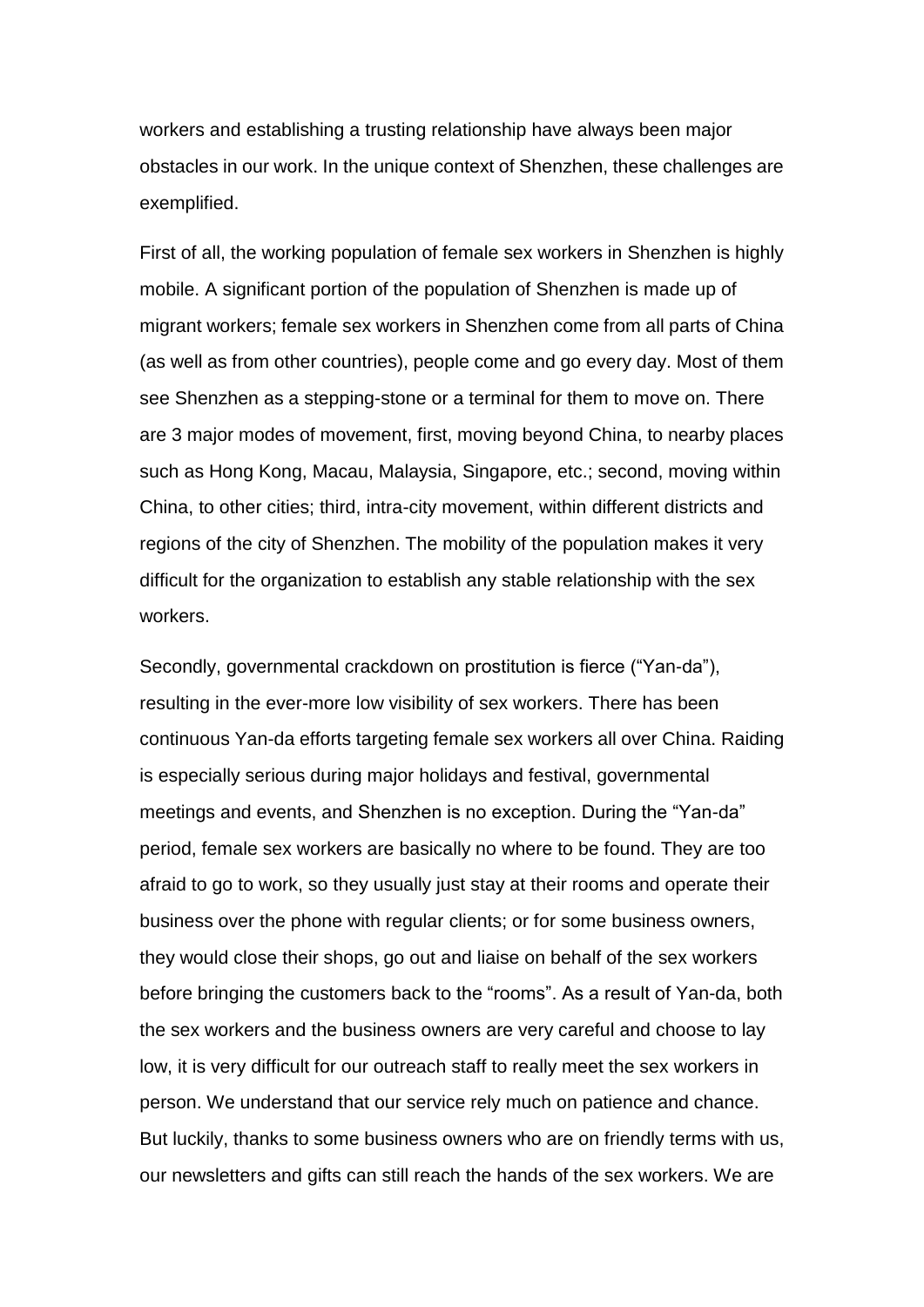most grateful for their encouragement and help.

Thirdly, types of business operation are diverse, often very inconspicuous. There is a huge variety of business types within the Shenzhen sex industry, one need to only look at the lower income sector of the trade, which consist of more traditional hookers, salons, clubs, karaoke, to newer ones like the restaurant-lounge model (first floor restaurant, sex workers will keep the customers company for dinner and drinks, and the second floor would be Karaoke lounge), and even newer ones, in the form of "family-style clubs". For the "family-style clubs", the business owner would rent a flat, with two to three bedrooms, and average three to five sex workers would be on call. The sex workers would be stationing at the apartment while the owner would solicit downstairs or over the phone, and the customers would choose the sex workers at the apartment. Some of the sex worker working at these clubs are working part-time, usually working as junior clerks or factory workers during daytime, and as sex workers at night, or over weekends. These female sex workers often avoid contact with anyone other than the business owners and the clients, since they wish to keep their part-time jobs a secret. This makes it even harder for our staff to be in contact with them.

5.2) Ambiguous legal status of the organization – regular business registration, difficult to register as NGO or charitable organization

At the moment, *Ban Zhi Lian* is currently registered under regular business registration. As we are, in reality, operating as a non-profitable NGO, we do not have any income, and we dutifully report our financial status for taxation. Yet this could be a problem when the industry and finance departments go through our account, we might face the termination of our business registration, which, if really took place, would put the organization and the staff in a distress, since we would not be able to pay for social security of any form.

Despite the many challenges we face, we have been working towards the goal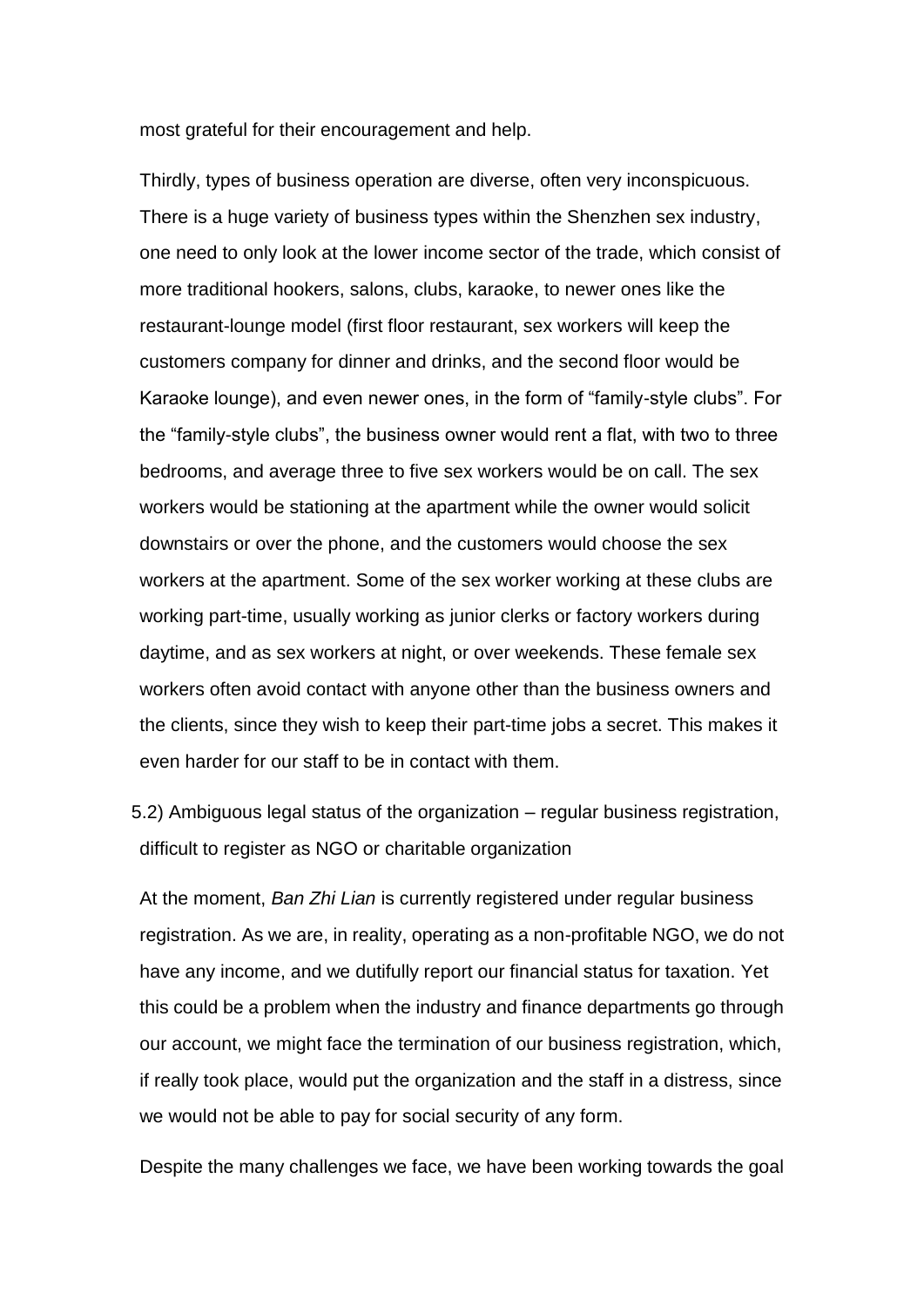of registering as NGO or charitable organization. Yet, in order to register as a NGO, the government regulation requires that the NGO be subordinate under a larger service unit, and should be authorized officially to be operating under its name, which makes it almost impossible for us to get approved. Luckily, in early 2013, we receive the encouraging news about Pingshan New District (Shenzhen) beginning to adopt a more open and proactive policy promoting social service, and they have loosen the regulations for registration, therefore we are working on applying again in that area.

#### 5.3) Limited Resources

*Ban Zhi Lian* centre currently provides free cervical cancer test for female sex workers. The service is launched with the help of Ziteng (Note: the first NGO in Hong Kong serving sex workers), they provided the tools for the test, and also a volunteer with medical training. The volunteer visits our centre in Shenzhen regularly to conduct the tests for the sex workers. Even though Ziteng has kindly offered us their help, yet they are also suffering from the shortage of resources. In order to provide this service in the long-run, we would need to find a local partner in Shenzhen, yet for the time being, due to our connection limited connection in the medical sector, we are still relying on Zi Teng's assistance.

On the other hand, even though we have established working networks with other sex-worker-oriented NGOs from Hong Kong and Macau, maintaining a constant exchange of information and cases; yet in recent years, as more and more sex workers are traveling to places like Malaysia, Singapore, Russia, and even Germany, there is an urge for us to expend our service, and collaborate with NGOs overseas, but due to the limitation in resources, we are lagging behind in this aspect, not being able to provide more timely and direct aid to Chinese female sex-workers in those places.

5.4) Challenges related to Public Education